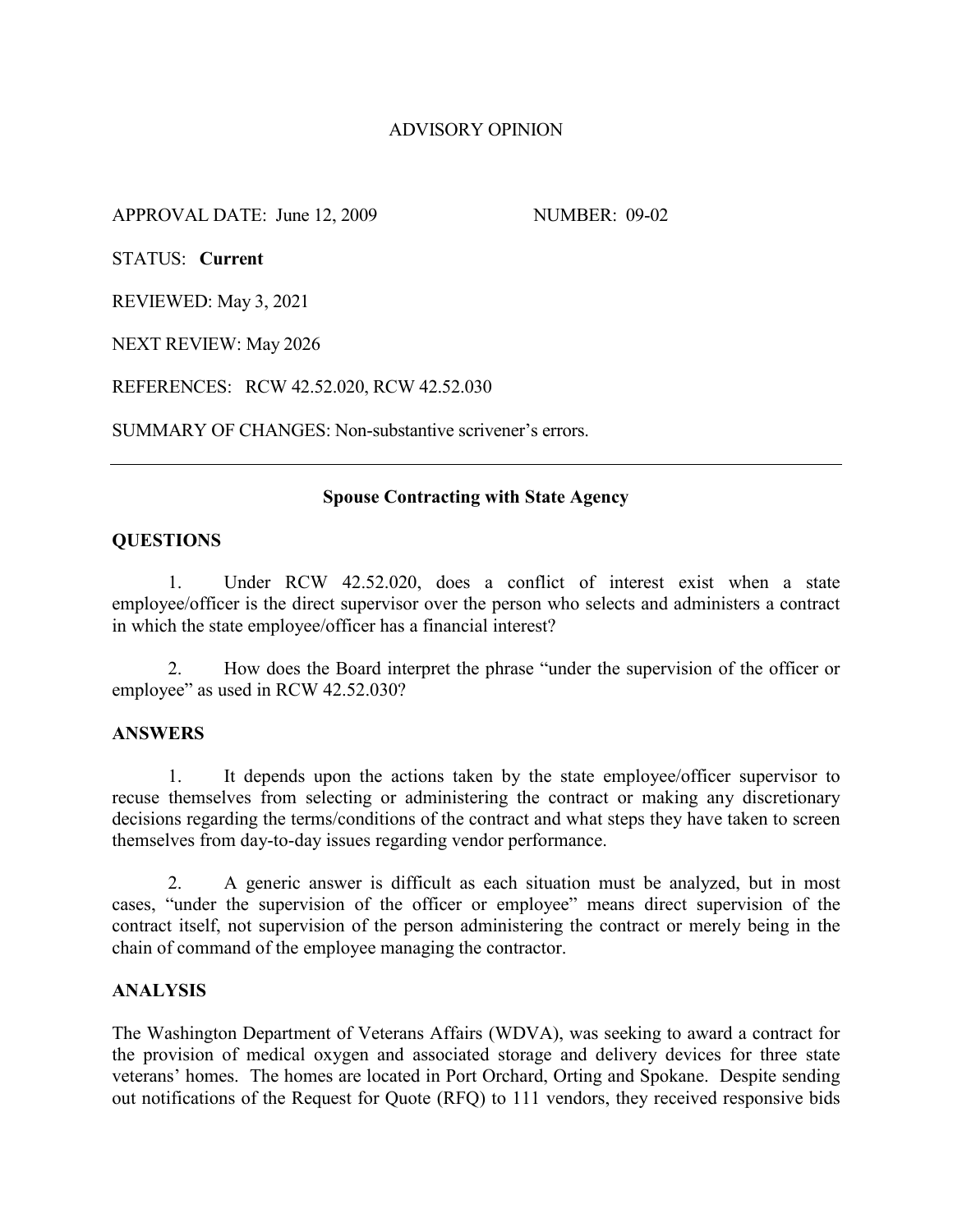from only two vendors: one proposing to provide services in western Washington and one proposing to provide services in eastern Washington.

Med-Core Services, Inc., the vendor proposing to service the western Washington locations, was owned and operated by the spouse of an exempt employee on WDVA's executive team, who was the Chief of Veterans Homes Operations ('the Chief"). In this capacity, he oversaw the operations of all three homes while a licensed Nursing Home Administrator at the facility and managed the day to day operations. The Chief was not involved in this procurement and did not manage contracts for the facilities.

RCW 42.52.020, Activities incompatible with public duties, which states:

No state officer or state employee may have an interest, financial or otherwise, direct or indirect, or engage in a business or transaction or professional activity, or incur an obligation of any nature, that is in conflict with the proper discharge of the state officer's or state employee's official duties

RCW 42.52.030, Financial interest in a transaction, which states in pertinent part:

(1) No state officer or state employee, except as provided in subsection (2) of this section, may be beneficially interested, directly or indirectly, in a contract, sale, lease, purchase, or grant that may be made by, through, or is under the supervision of the officer or employee, in whole or in part, or accept, directly or indirectly, any compensation, gratuity, or reward from any other person beneficially interested in the contract, sale, lease, purchase, or or grant.

 (2) No state officer or state employee may participate in a transaction involving the state in his or her official capacity with a person of which the officer or employee is an officer, agent, employee, or member, or in which the officer or employee owns a beneficial interest…

The Chief does not have managerial control over contractors doing business with WDVA veterans' homes, as a licensed Nursing Home Administrator manages the day-to-day operations.

Conflict of interest. RCW 42.52 does not restrict the ability of spouses of state officers and state employees from conducting their own businesses, or from contracting with persons who do business with state agencies that employ their state-employee spouses. However, there are provisions under RCW 42.52 that may limit a spouse's business activities when the business creates a conflict of interest for the state officer or state employee.

Advisory Opinion (AO) 97-13 discussed conflicts of interest regarding board and commission members. Under this AO, the Board opined that members who disclosed their interests and abstained from voting on certain matters would sufficiently address any ethical issues. The Board further opined that while recusal may not sufficiently resolve a conflict of interest where a state officer or state employee exercises supervisory responsibility in a state action, when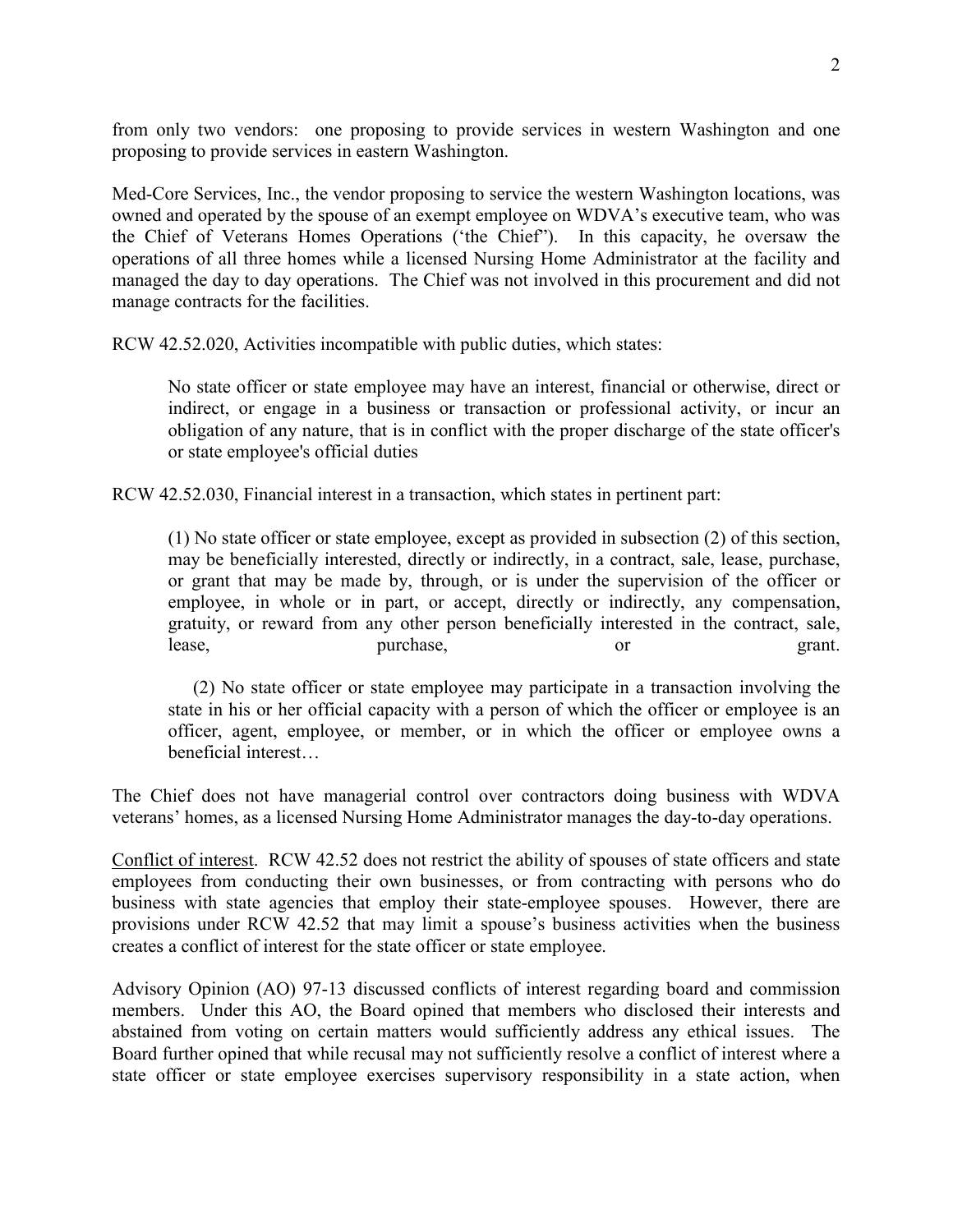participation is limited to non-supervisory participation, recusal is sufficient to preclude conflicts of interest under RCW 42.52.030.

The Board also opined in AO 97-12 that RCW 42.52 does not prohibit a state officer or employee from holding a financial interest, unless such interests create a conflict, which occurs when the state officer or employee participates in an official state action involving a person in which the member holds an interest. The conflict may be removed by recusal and delegation of responsibilities to a supervisory state employee who does not hold a conflicting financial interest.

In Advisory Opinion 04-03 the Board further opined that the Ethics Act does not generally address conflicts between official duties and that agencies can resolve conflicts by ensuring that the employee does not exercise ongoing fiscal oversight of the project.

In the current case, both the Chief and his spouse signed an affidavit stating that only the spouse participates in the management of Med-Core and that the Chief relinquished management control over his community property interest in Med-Core. Further, the spouse signed a certificate of assurances that she was not assisted in any way in responding to the state's RFP.

The Chief does not have managerial control over contractors doing business with WDVA homes, as a licensed Nursing Home Administrator manages the day-to-day operations. The Chief did not participate in the selection of vendors for VA homes, did not negotiate or make any discretionary decisions regarding the terms or conditions of the contract. The Chief does not supervise vendor performance; however he does supervise the person who manages the Med-Core contract. The question that remains is then: Is this the type of "supervision" prohibited under RCW 42.52.030(1)?

Financial interest in transactions. The Board has not previously specifically interpreted the phrase, "under the supervision of the officer or employee." There are two ways the Board could interpret the term "under the supervision of the officer or employee:"

- A. The supervision is over the *transaction* and not the person managing the transaction; or
- B. The supervision is over the *person* managing the transaction.

In the case at hand, a licensed Nursing Home Administrator manages the day-to-day operations at the homes; the Chief does not have managerial control over contractors nor does he manage vendor performance. Once the contract is established, vendor performance is based upon the terms and conditions as set forth in the contract. The Chief does not make supervisory or discretionary decisions regarding the terms or conditions of the contract or how well the contractor performs.

The WDVA and the Chief took appropriate action to screen him from any participation regarding the selection of the medical oxygen vendor for the veterans homes. There is clear separation of the Chief's duties from management or supervision of the contract that resolves any perceived conflict of interest.